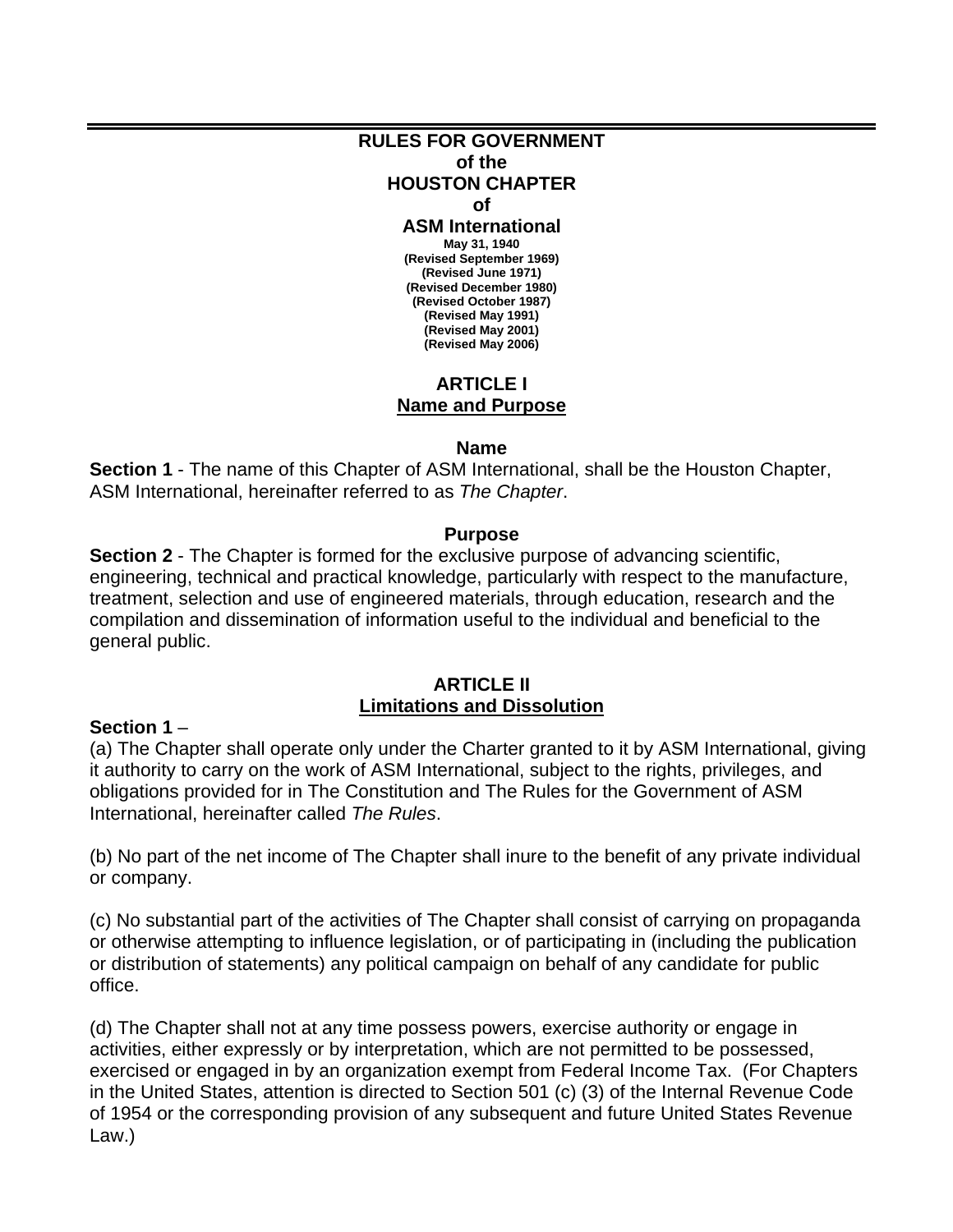## **Dissolution**

**Section 2** Dissolution of the Chapter may only be initiated by resolution of the executive committee and approved through a letter ballot by a simple majority of the responding membership. If the Chapter should return its charter to ASM International for any reason, or should have its Charter revoked, the affairs of The Chapter shall be terminated immediately under the supervision of the Board of Trustees of ASM International, hereinafter called The Board , and all funds or other property remaining after payment of debts and obligations of The Chapter shall be transferred to and paid to ASM International.

## **ARTICLE III Members and Fees Members**

## **Section 1**

(a) The members of the Chapter shall be those meeting the requirements of ASM International who have been assigned to it, either at their own request or by ASM International for geographical reasons, and who have been elected by majority vote of the Executive Committee. Classes of special members and qualifications for special membership shall conform to those stipulated in The Rules.

(b) There shall be no bar to membership in The Chapter because of race, creed, color, sex, citizenship, or country of origin.

#### **Fees**

**Section 2** - (a) Fees for individual members and student members shall be those stated in The Rules.

(b) The fee for chapter sustaining members of The Chapter shall be the current fee as defined in the ASM Rules for Government.

# **ARTICLE IV**

Chapter Meetings and Fiscal Year **Number and Subject** 

**Section 1** - (a) Chapter meetings, held at least 8 times per year at such times and places as the Executive Committee shall determine, shall be devoted to educational, technical, engineering or scientific purposes.

(b) There shall be no charge for attending the technical and educational portion of any Chapter meeting, and such meetings shall be open to the public.

(c) No exhibitions shall be held by The Chapter without specific authorization from the Board, and dates for regional meetings, conferences, or seminars shall be cleared with the Managing Director of ASM International before final plans are made.

#### **Annual Meetings**

**Section 2** - The Annual Business Meeting of The Chapter shall be held on (no later than 31 May) of each year, at a time and in a place decided by the Executive committee.

#### **Fiscal Year**

**Section 3** - The fiscal year of The Chapter shall begin on June 1 and end on May 31.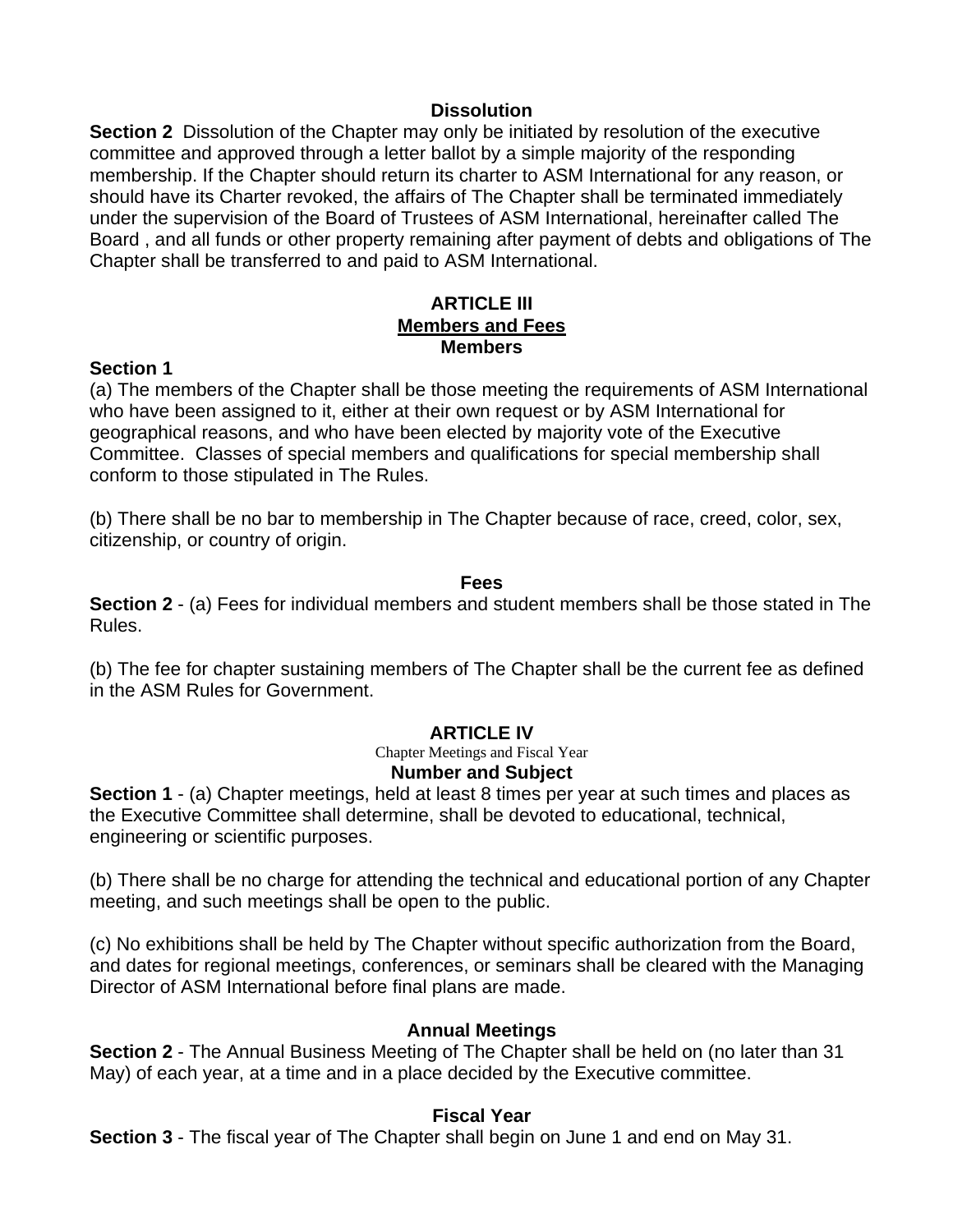# **ARTICLE V Executive Committee Authority**

**Section 1** - All the affairs of The Chapter shall be directed by an Executive Committee consisting of the officers, immediate past chair, student chapter member representatives, and up to 20 additional elected members. Half of the elected Executive Committee membership shall be replaced each year upon expiration of 2 year terms by election of the chapter membership. The Chapter Chair shall serve as Chair of The Executive Committee and shall be an ex-officio member of all committees.

## **Quorum**

**Section 2** - A majority of the total membership of the Executive Committee shall constitute a quorum at any of its meetings.

## **Meetings**

**Section 3** - The Executive Committee shall meet a minimum of nine (9) times each year, at such times and places as decided by the Chair.

# **Duties**

**Section 4** - The members of the Executive Committee shall serve as committee Chair or at large and shall perform such other duties as are designated by the Chair.

# **Receipt and Payment of Moneys**

## **Section 5** –

a.The treasurer, as financial officer of The Chapter, is authorized to receive and disburse all moneys under the direction of the Executive Committee. All checks and other instruments for the payment of moneys of The chapter shall be drawn in the name of The Chapter, and shall be signed by the treasurer or Chair, plus one additional officer.

b. No expenditure in excess of two hundred and fifty dollars (\$250.00) shall be contracted in the name of the Houston Chapter without the approval of the Executive Committee, excluding current operational expenses such as meeting costs and printing costs.

c. The Treasurer shall submit to the executive Committee a current statement of balance from the depository banks and Savings Accounts including interest rates and maturity dates at each Executive Committee meeting.

d. An audit of the finances of the Chapter by a Certified Public accountant must be made at the end of each fiscal year. The Chapter shall pay the charges for the audit. A copy of the auditor's report shall be submitted to the Chapter and included in the Annual Report.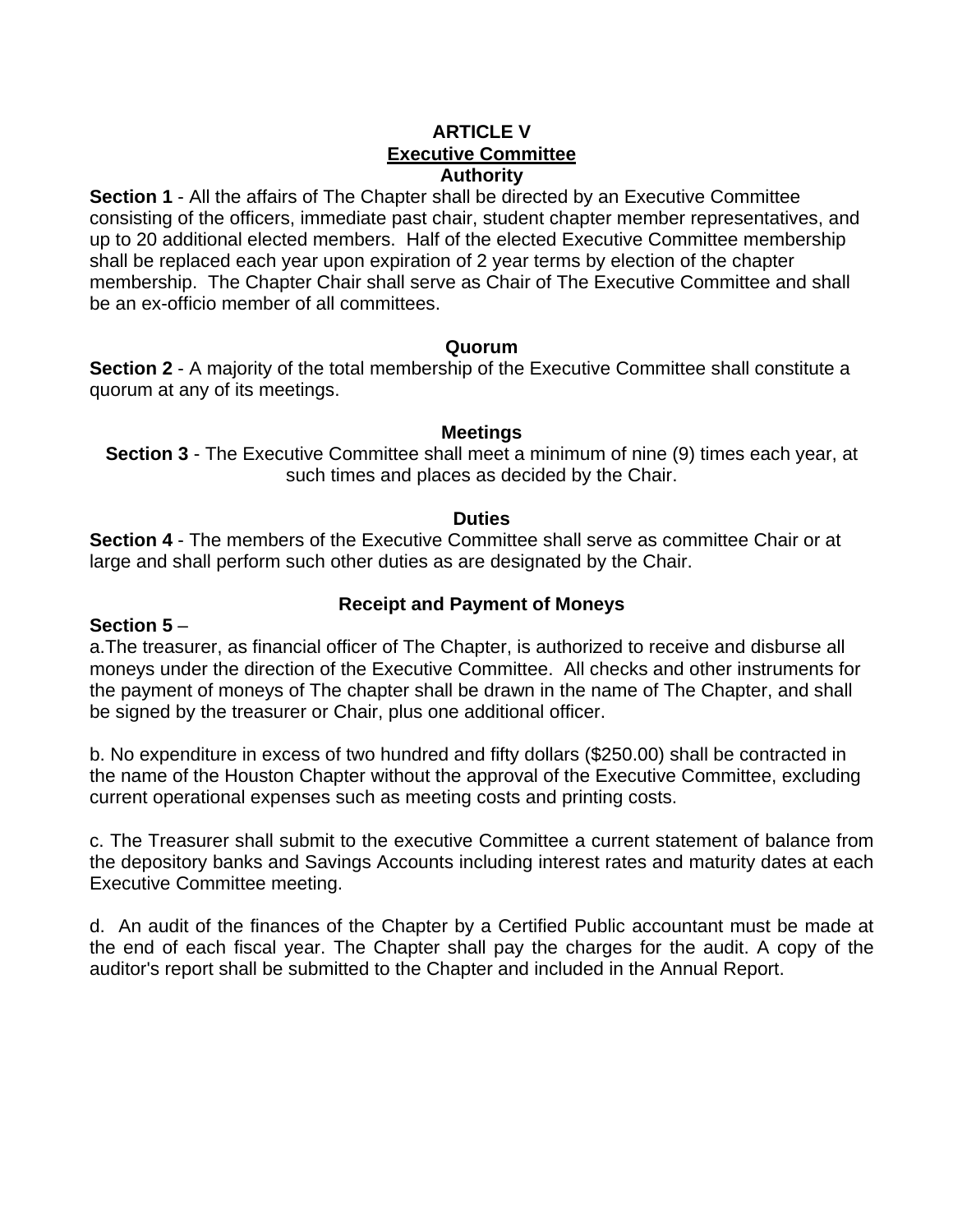# **Article VI Officers Elected Officers**

## **Section 1** –

(a) The officers of The Chapter shall be elected from the membership and shall consist of the Chair, Vice-Chair, Secretary, and Treasurer.

(b) The Chair and Vice-Chair shall have served previously as elected members of the Executive Committee and shall not be eligible for immediate re-election to the same office, except as given in Article VI, Section 4.

#### **Duties**

**Section 2** - The duties of each Chapter officer shall be those given in The Rules. The secretary and the treasurer shall make an annual report to The Chapter at the annual business meeting and shall send a copy to the Managing Director of ASM International, or the Chapter Relations Manager before 30 June of each year.

# **Filling in Vacancies**

## **Section 3** –

(a) If the office of the Chair becomes vacant for any reason during the elected term, the vice-Chair shall become Chair for the remainder of the unexpired term, thereby creating a vacancy as vice-Chair. This will not affect his right of election to the office of Chair for a full term.

(b) If any elected office other than that of Chair becomes vacant, the Executive Committee shall fill the vacancy from its own membership by simple majority vote at an Executive Committee meeting for which all members of the Executive Committee shall receive at least six (6) days notice.

## **ARTICLE VII Standing Committees**

**Section 1.** The Chair and Vice-Chair of each of the following committees shall be named by the Chapter Chair each year and approved by the Executive Committee: Education, Membership, Directory, Entertainment, Attendance & Awards, Publicity & Arrangements, Student Affairs, and Website.

**Section 2.** The Program Committee shall be chaired by the Vice-Chair.

**Section 3.** The Long Range Planning committee shall be chaired by the immediate Past Chair.

**Section 4.** The Chapter Chair may appoint any other non-standing committees as required. They shall serve during his term of office without Executive Committee voting rights.

**Section 5.** Duties of committees are detailed in the Chapter Operations Manual.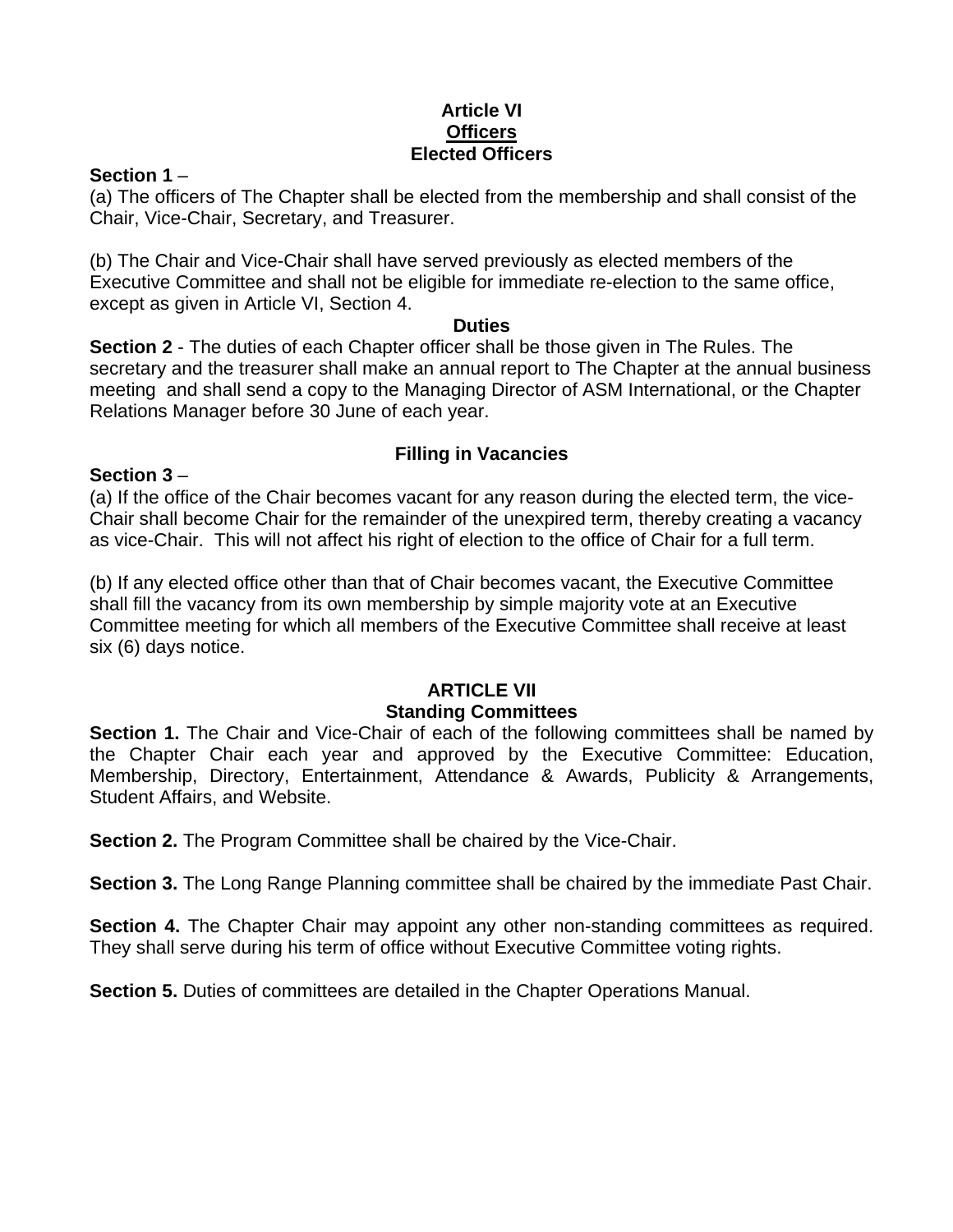# **ARTICLE VIII Nomination and Election Nominating Committee**

**Section 1** - No later than first calendar year meeting of The Chapter, a nominating committee shall be appointed each year by the Chapter Chair and approved by the executive committee. This committee shall consist of the Vice Chair and four(4) other non-executive committee members. The nominating committee shall select its own chair who will set the times and places of the nominating committee meetings.

# **Duties of Nominating Committee**

**Section 2** - The nominating committee shall nominate (at least) one candidate for each office and (*at least*) one candidate for each position on the Executive Committee. The nominating committee Chair shall report these nominees to the Chapter Chair after he has determined that each nominee:

- (1) is an individual or sustaining member of ASM International in good standing
- (2) is eligible to serve,
- (3) has indicated his understanding of the duties required, his availability, and his willingness to serve, if elected, in the position for which he is nominated.

# **Announcement of Nominees and Additions**

**Section 3** - A copy of the Nominating Committee Report shall be published to the full membership before the March meeting of the Chapter. A statement shall be included indicating that members of the Chapter may submit other nominations for any and all offices provided candidates meet all eligibility requirements by presenting to the Chairman of the Chapter a written petition signed by at least fifteen (15) members in good standing. This petition shall be in the hands of the Chairman within fifteen (15) days following the March meeting of the Chapter.

# **Election**

**Section 4** - (a) If more than one member is nominated for any office, the Secretary shall submit a ballot by mail to the membership not later than fifteen (15) days prior to the annual meeting. The ballot shall be mailed in such manner as to preserve the secrecy of the member voting. If no more than one candidate is nominated for each office and for each position on the Executive Committee, election may be by acclamation.

(b) At least four (4) days prior to the annual meeting the Chapter Chairman shall appoint three (3) members in good standing, excluding candidates, to act as tellers who shall meet to count

the ballots returned by mail. The counting of the ballots shall be witnessed by the Chapter Secretary and shall take place in sufficient time before the May meeting so that the Secretary

will be able to present a written tally to the Chairman before the beginning of the annual meeting. All ballots submitted before the business meeting shall be counted and added to the tally. The Chairman of the Tellers Committee shall announce the results of the election at the

annual meeting. A plurality of the votes cast shall constitute election of the candidate. (c) In the event of a tie-vote, additional secret ballots shall be taken for that office from the membership present at the annual meeting until the tie is broken.

# **Installation**

**Section 5** - The newly elected Executive Committee shall take office and assume responsibility on June 1.